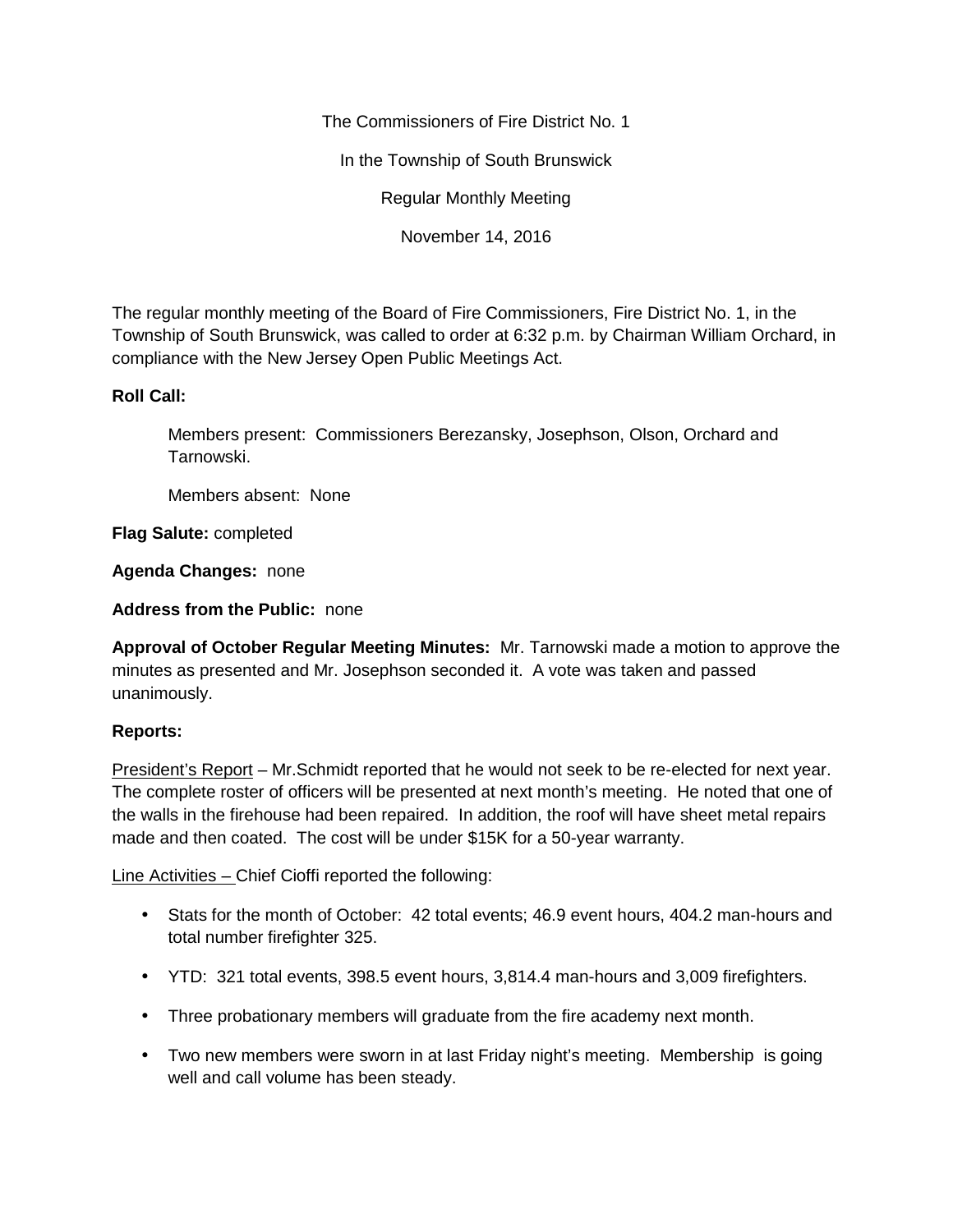Treasurer's ReportVoucher List – Ms. Berezansky presented the report (file copy attached). She reported that all bills have been paid and an order for new checks has been placed. Ms. Berezansky reported Bank of America will not continue to provide various services for the Board's account. It was noted that the account only has about \$1,300 in it, but is charge a monthly service fee of about \$25. Mr. Perez will check with the Auditor to see if two banking institutions are still required.

After review of the Voucher List, Mr. Olson made a motion to approve the Report/List as presented and Mr. Tarnowski seconded the motion. A vote was taken and passed unanimously.

Secretary's Report – Mr.Olson had nothing to report, however, it was noted that Mr. Orchard is up for re-election for a three-year term.

Fire Coordinator's Report – Mr. Perez presented the following report.

- 1. All insurance policies have been renewed.
- 2. Still waiting on the annual audit for Workman's Comp, however, the policy was renewed without it.
- 3. Mr. Perez and Mike Corl attended a seminar in Florida, at which a lot of good information was obtained. This info will be shared with the Fire Company for their review and consideration.
- 4. Truck 222 is out for its PM; Truck 221 will go out next. This will complete all PMs for the year.
- 5. The Cascade System, which fills up the air bottles, will undergo a 500 hour re-build, on site.
- 6. Elections were held at Station 23 and all went well, even though it was very busy.
- 7. The heat is now working at Station 23.

Chairman's Report – Mr. Orchard had nothing to report.

Standing Committee Reports –

*Fire Company Liaison –* nothing to report.

*Rescue Squad Liaison -* nothing to report.

*Public Relations –* the Open House was very successful.

*State Association –* no meeting was held.

*Insurance –* As previously report, all premiums have been paid.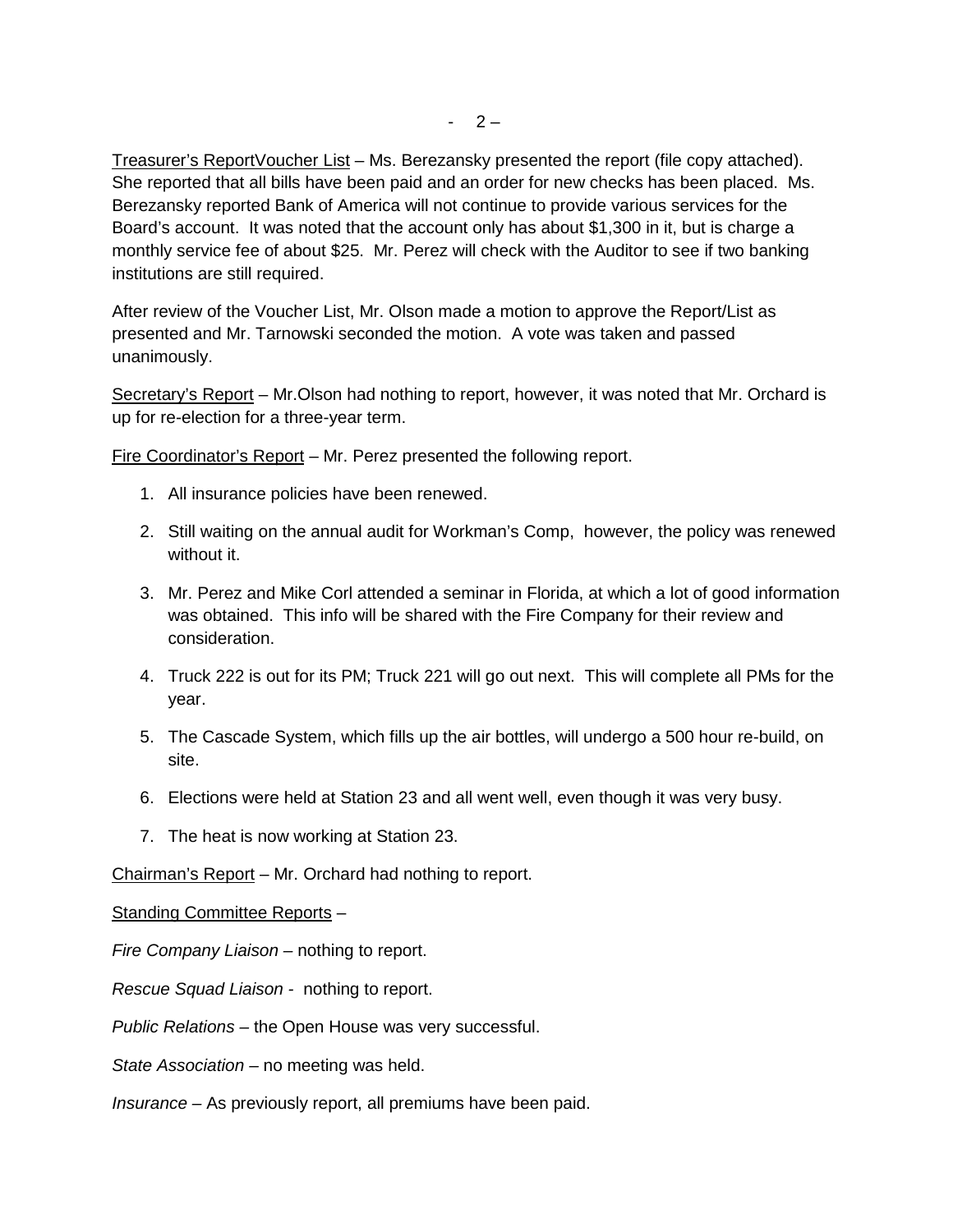### **Unfinished Business:** none

## **New Business: 2017 Budget:**

Mr. Orchard reported that monies will have to be approved for the proposed purchase of fire vehicles. In the past, this was done with a simple special meeting, however, the State now requires that the Commissioners physically oversee it. It was decided that Commissioners Orchard, Josephson and Mr. Perez would cover the opening at 2 p.m., with Commissioners Orchard, Tarnowski and Berezansky closing it at 9 p.m. and counting the votes. It was also decided that the meeting will be held on December  $5<sup>th</sup>$ , with publication of it in the Home News and Princeton Packet. Mr. Perez will contact Mr. Braslow for appropriate wording of the public notice.

Mr. Perez reported that the Capital Purchase will be to replace the pick-up truck and the Expedition (this will be sold off). Purchase of the vehicles this year will allow for rolling out replacement of engines in the coming years. It was noted that there is still bond money from Station 23, which needs to be used up.

The Commissioners reviewed the Budget Worksheet for 2017, with Mr. Perez highlighting those line items that needed to be adjusted from the 2016 Budget (file copy attached). Those line items were:

- Taxes: up \$200
- Incentive Program: up \$1,200, due to increase in membership
- Group Life Insurance: reduced to \$17,500 due to a decrease in premiums for older members
- General Insurance: reduced by \$2,000
- LOSAP: increased to \$50K, due to increase in membership
- Auditing Services: increase to \$9,300 due to additional fees for certain services
- Station 23 Improvements: reduced to \$2,000, however, this may need to be adjusted if there is an issue with the boiler.
- Station 23 Utilities: increased by \$1,000
- Administrative Assistant/Fire Coordinator Salaries: Projected at \$111K but will be discussed in Executive Session
- Firefighter Fitness: Stayed at \$3,000. As the Gym closed during the first quarter, no monies were spent for 2016. Consideration is being given to having a reimbursement program for 2017.